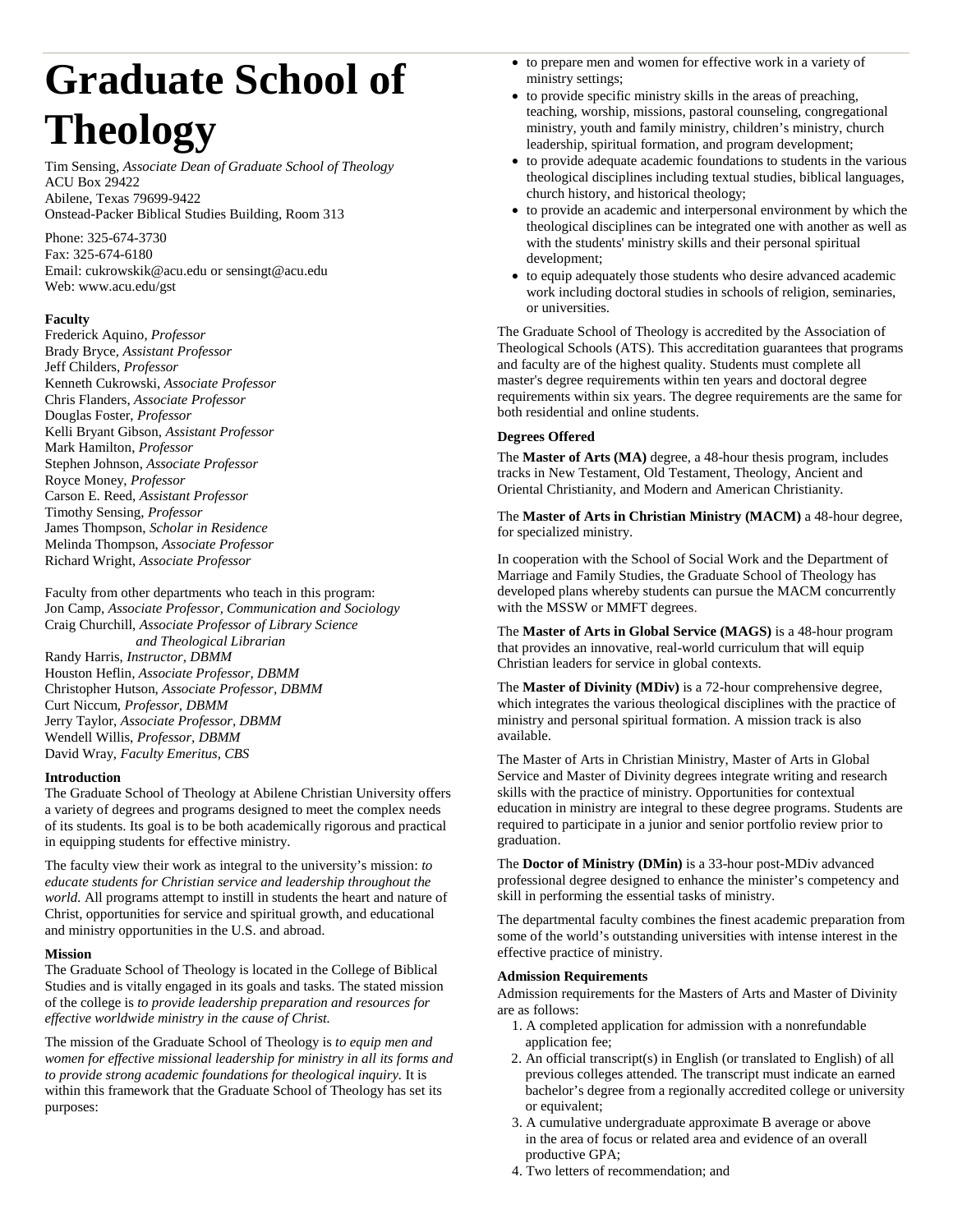5. A reflective essay, three to five pages in length (typed, double-spaced) following the guidelines on the GST website, www.acu.edu/gst.

Registration for courses begins in April (for fall) and October (for spring and summer). Students are therefore urged to submit all admission materials before registration begins.

#### **Online Option**

The Graduate School of Theology offers online options for the MDiv, MACM, and MAGS degrees. Students may take a combination of online and residential classes, allowing them to remain in their local ministry context while pursuing advanced theological education. Online courses are taught by GST faculty and qualified adjuncts. Residential classes may be offered as week-long intensives, two-weekend courses, or over the full semester for those within driving distance of Abilene. Intensive classes are offered on the ACU campus and at approved course offering sites in Accra, Ghana and Zagreb, Croatia.

The Association of Theological Schools requires all vocational ministry students to earn a certain percentage of their degree in a face-to-face setting. The GST has special permissions (ATS-approved exceptions to Degree Program Standard A, section A.3.1.3. and Standard B, section B.3.1.3.) which only require our students to take four classes (12 credit hours) in residence, regardless of their degree program. Students should consult with their advisor to determine which classes may be taken online and which should be taken in residence.

## **Candidacy Process**

The Master of Arts in Christian Ministry (MACM), Master of Arts in Global Service (MAGS), and the Master of Divinity (MDiv) are formational degrees that require students to make progress in their academic, personal, and professional development. Therefore, students will be required to apply for candidacy during their Junior Portfolio Review. (after completing 21 hours for MACM and MAGS; 27 hours for MDiv).

#### **Scholarships and Assistantships**

The Graduate School of Theology awards scholarships that cover part of a student's tuition. Most Graduate School of Theology students receive scholarships each year. To be eligible, a student must be planning to do full-time ministry after graduation. In addition, the Graduate School of Theology awards many graduate assistantships each year. The deadline for applying for scholarships and assistantships is June 1 for fall and November 1 for spring. Scholarship applications received after these dates will be considered only if funds are available.

#### **Multiple Degrees**

Students enrolled simultaneously or sequentially in two master's programs in the Graduate School of Theology may overlap some courses in both degrees. However, no more than 24 hours can be shared, and all requirements for both degrees must be met.

# **MASTER OF ARTS IN GLOBAL SERVICE (MAGS)**

Chris Flanders, *Advisor* ACU Box 29441 Abilene, TX 79699 Onstead-Packer Biblical Studies Building, Room 301-302

Phone 325-674-3742 Fax 325-674-6180 Email: chris.flanders@acu.edu

The Master of Arts in Global Service is a 48-hour program that provides an innovative, real-world curriculum that will equip Christian leaders for service in global contexts. It aims to serve learners who desire advanced education for ministries that require living, working, and communicating in the intercultural contexts typical of today's global society. Drawing upon theology, sociology, anthropology, history, and communication theory, MAGS challenges learners to analyze contemporary global concerns, formulate Christian perspectives, and explore solutions to intercultural challenges. Learners will engage the practices of global service through a mix of graduate courses, contextual learning opportunities, and mentoring in the competencies necessary for Christian leadership and service in intercultural contexts. The result is *theologically formed, missiologically adept, interculturally competent* leaders who are prepared for effective and sustainable service in a variety of settings.

Persons admitted with some advanced theological study or with extensive undergraduate studies in Bible, religion, and ministry may receive up to 12 hours of advanced standing. Consult with the advisor.

The degree has a thesis option. Consult with the advisor.

Major Code: MAGS

# **Master of Arts in Global Service (MAGS)**

## **MAGS: MASTER OF ARTS IN GLOBAL SERVICE**

PRE-REQUISITE DEGREE REQUIREMENTS

**This program requires a baccalaureate degree from a regionally accredited institution. Students with extensive undergraduate studies in Bible, religion, and ministry may receive up to 12 hours of advanced standing.**

#### **MAJOR REQUIREMENTS**

| <b>Orientation</b>                                            |  |
|---------------------------------------------------------------|--|
|                                                               |  |
| <b>Core Courses</b>                                           |  |
|                                                               |  |
|                                                               |  |
|                                                               |  |
|                                                               |  |
|                                                               |  |
|                                                               |  |
|                                                               |  |
|                                                               |  |
| <b>Witness</b>                                                |  |
|                                                               |  |
|                                                               |  |
| BIBL 682 Teaching Scripture in Contemporary Contexts  3       |  |
|                                                               |  |
| BIBH 651 History of Christianity I: Early & Medieval or       |  |
| BIBH 652 History of Christianity II: Reformation to Present 3 |  |
|                                                               |  |
|                                                               |  |
| <b>Mission</b>                                                |  |
|                                                               |  |
|                                                               |  |
|                                                               |  |
|                                                               |  |
|                                                               |  |
|                                                               |  |